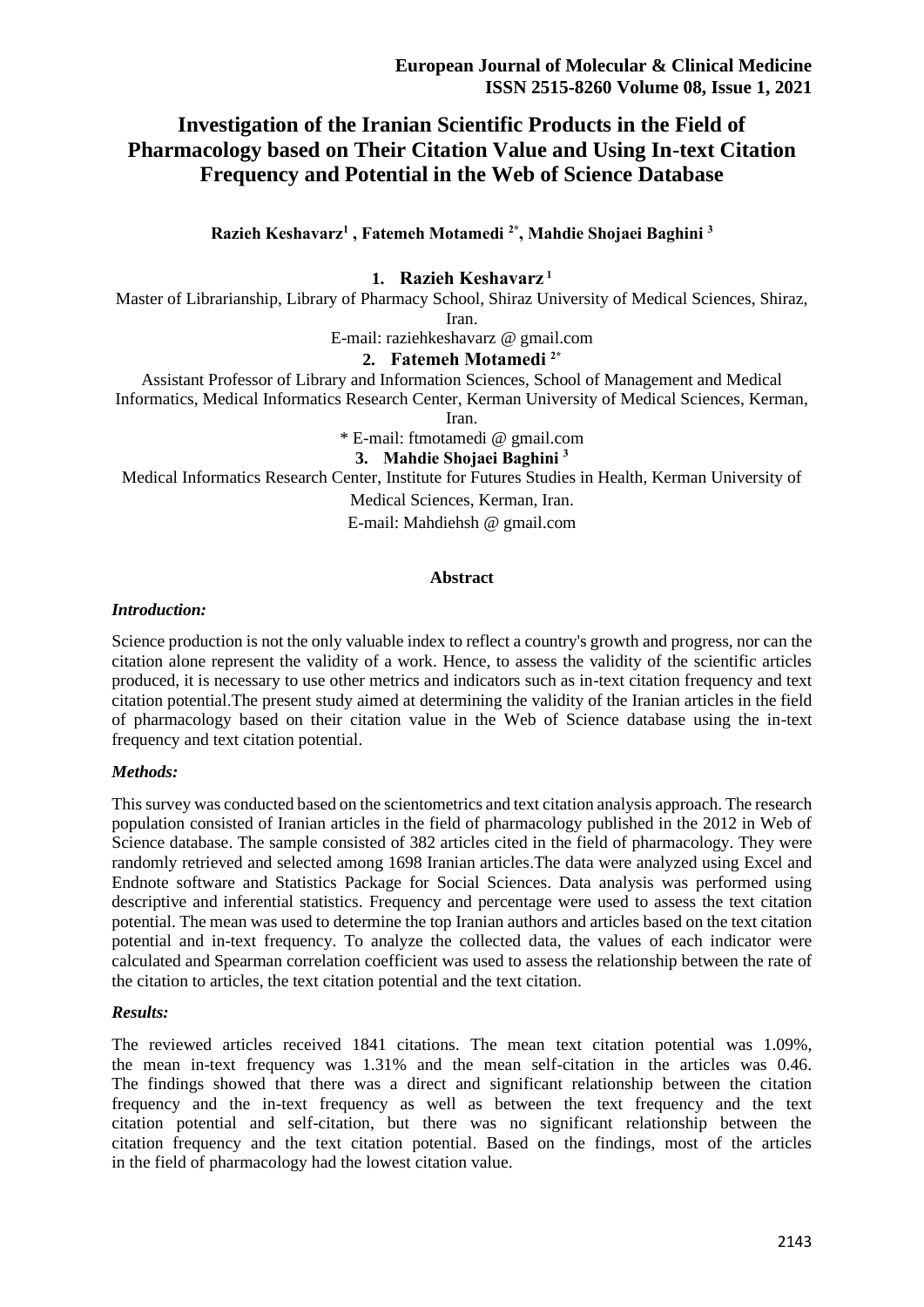### *Conclusions:*

Due to different and unequal value of the citations, it is necessary to use qualitative evaluation methods obtained from the evaluated indicators in Iran's research evaluation system to improve the accuracy in evaluation of the articles. Accordingly, the use of measures such as text citation frequency, text citation potential and the placement of citation is crucial for researchers' scientific evaluation.

**Keywords:** scientific productions, citation value, in-text citation frequency, citation potential, text citation potential, Web of Science database, Iran's Pharmacology.

### **Introduction**

 In the age of communication, each country's progress and development is assessed by the production of knowledge. Moreover, development and prosperity contribute to the creation of knowledge and science in various aspects. Scientometrics experts use the two absolute indicators- the number of the productions and the number of the citations- for measuring science. In recent years, the index of Iran's articles in the valid citation indexes has achieved significant successes, but it does not reflect the quality and effectiveness of the articles (1) .Thompson Reuters institution uses the indicators such as number of citations, impact factor, and percentage of the cited documents to show different aspects of the validity of the scientific articles. The citation rate has been introduced as the basic indicator, and the effectiveness of the article is assessed through this indicator. However, the number of the citations cannot be used absolutely to assess the validity of the works since different motivations are involved in citing or not citing an article(1).The criteria that can be helpful in determining the value of the citations and thus in determining the validity of the citing articles are: the type of citation, the placement of a citation in the citing article, and the in-text citation frequency (2,3). Moreover, since the use of these criteria helps identify the similar articles in terms of subject, they can be used to retrieve information. Although the use of these criteria reduces the retrieval of articles, it increases the accuracy of searching and retrieving more relevant articles (4).

However, since the use of the methods such as evaluation by the reviewers is less objective and relies more on the subjective aspects and because it is also a long-term and costly process, the scientometrics experts decided to overcome the shortcomings of the existing quantitative metrics to achieve more qualitative metrics (5).One of the characteristics that can be used in evaluating the qualitative level of the citations is the in-text citation frequency. The text citation frequency can represent the extent of using a work in the citing document and reflect another aspect of the citation value. It is obvious that the articles that have an equal text citation frequency are not comparable, since they may be cited in articles with a different size, subject, and type, and all of these factors affect the citation potential of the citing article (6,7). Therefore, it is necessary to standardize the text citation frequency based on the article reference potential. The text citation potential variable is used to calculate this indicator. The text citation potential is the ratio of the total in-text references of the article to the total references of the citing article.

Despite the extensive uses of the citation and the indicators obtained from it, there are some criticisms of this (6,7). For example, equating all citations makes it impossible to recognize the range of the use of cited work, since each work is observed only once in the list of the references of a document, that is, its citation in the citing work will always be equal to one. However, articles that have been cited several times in a text are more valuable to the citing author  $(2,5,8)$ . One of the indicators that can correct this defect is the in-text citation frequency or frequency of citing a work in the text of citing author .

The review and search of the texts related to the research subject, including printed and electronic, showed that only one article examined the value of the citations to Iranian articles (1). Hence, the present study was conducted to use the indicators of in-text citation frequency and valuing citations rather than merely counting the citations, to assess the validity and the value of the scientific articles in the most productive and most cited field in medical sciences. This field, based on the researcher̕̕s search in Web of Science, was pharmacology. Hence the purpose of this study was to determine the validity of Iranian articles in the field of pharmacology based on the citation value and their in-text frequency and potential in the citation database of Web of Science in 2012.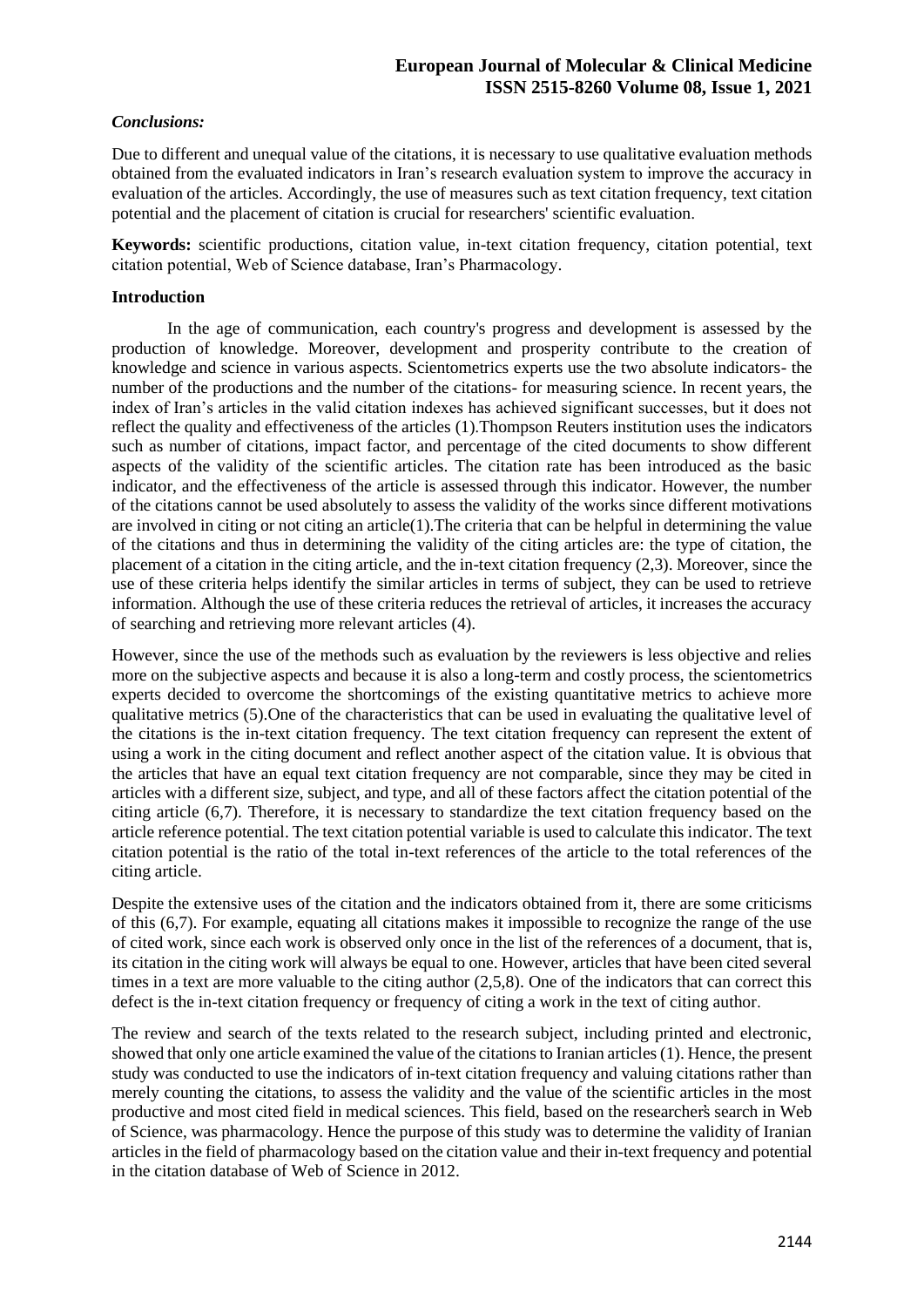### **Methods**

The present study was a survey with the scientometrics approach and using the citation analysis. The population of this research included Iranian articles in the field of pharmacology published in 2012. The reason for choosing the year 2012 was to give the citing articles at least three years opportunity to cite. Accordingly, citations to Iranian articles were examined up to the end of 2015. The research population consisted of 1698 pharmacological articles produced by Iranian authors, indexed in the Web of Science citation database in 2012 and received 6820 citations. The sample size included 382 Iranian articles whose citation value was examined in this study . Iranian articles and articles citing them were collected using Thompson-Reuters̕̕ Science Citation Index. The data were collected using the Advanced Search System in the Web of Science database. The Excel software and the Statistical Package for Social Sciences were used to record the data extracted from the databases. The Endnote software was also used for managing the resources, grouping them and getting the full text of articles. In order to identify the Iranian scientific productions in the field of pharmacology, a search strategy formulated as Cu=Iran was performed using the advanced search service of Web of Science. Next, "document type" menu was used to filter results by journal articles, and "publication year" menu was used to filter results by the year of 2012 to the end of 2015. The retrieved results were 1698 Iranian articles in the field of pharmacology receiving 1927 citations. Then, through the menu of "save to other file formats" a notepad file of all Iranian Pharmaceutical articles was created. After that, a copy of this file was made and imported into an Excel file.

In the Excel file, the columns AU, TC, NR, CR, SO were selected and the other columns were deleted. In the next step, the TCs that were zero in the Excel file were deleted from this file. It resulted in retrieving 1698 Iranian pharmaceutical articles that received 1927 citations. After that, the articles were extracted from the database by the name of "responsible author" of which 113 articles whose responsible authors were not Iranian were excluded. In the next step, the articles were sorted by the publications of universities and from the articles within each, in accordance to the volume of the publications of each university, 382 articles were randomly selected as the sample size. The selected articles were searched in Web of Science and imported into the Endnote software. Then for obtaining the full text of articles we searched the databases from within endnote. By completing the full text of the articles in Endnote, we provided the conditions to examine the relationship between the rate of the citation and in-text frequency as well as text citation potential.

Spearman correlation coefficient was used to assess the relationship between the rate of citation to the articles and the in-text frequency of their citations and the text citation potential and also the relationship between each of them with self-citation(1). Frequency and percentage were used to assess the text citation potential. The mean was used to determine the top Iranian authors and articles based on the text citation potential and in-text frequency. To analyze the collected data, the values of each indicator were calculated.To obtain the in-text citation frequency, we had to count manually all of the in-text citations of the citing articles (formula 1). In this research, to calculate the text citation potential of Iranian articles, the articles' text citation potential was first obtained. The text citation potential was obtained by dividing the total number of text references of the citing article by total references of the citing article as appearing in the list of references (formula 2). It indicates that how many times the articles have been cited on average in the text. Then, by dividing the frequency of the in-text citation to Iranian articles by the citation potential of the citing article, the potential of each Iranian article from the text potential was calculated(1).

formula 1:(1)

In – text citation frequency of cited article = 
$$
\frac{\text{frequency of in – text citations to cited article}}{\text{text citation potential of citing work}}
$$

formula 2:(1)

text citation potential  $=$  total text references of citing article total references of citing article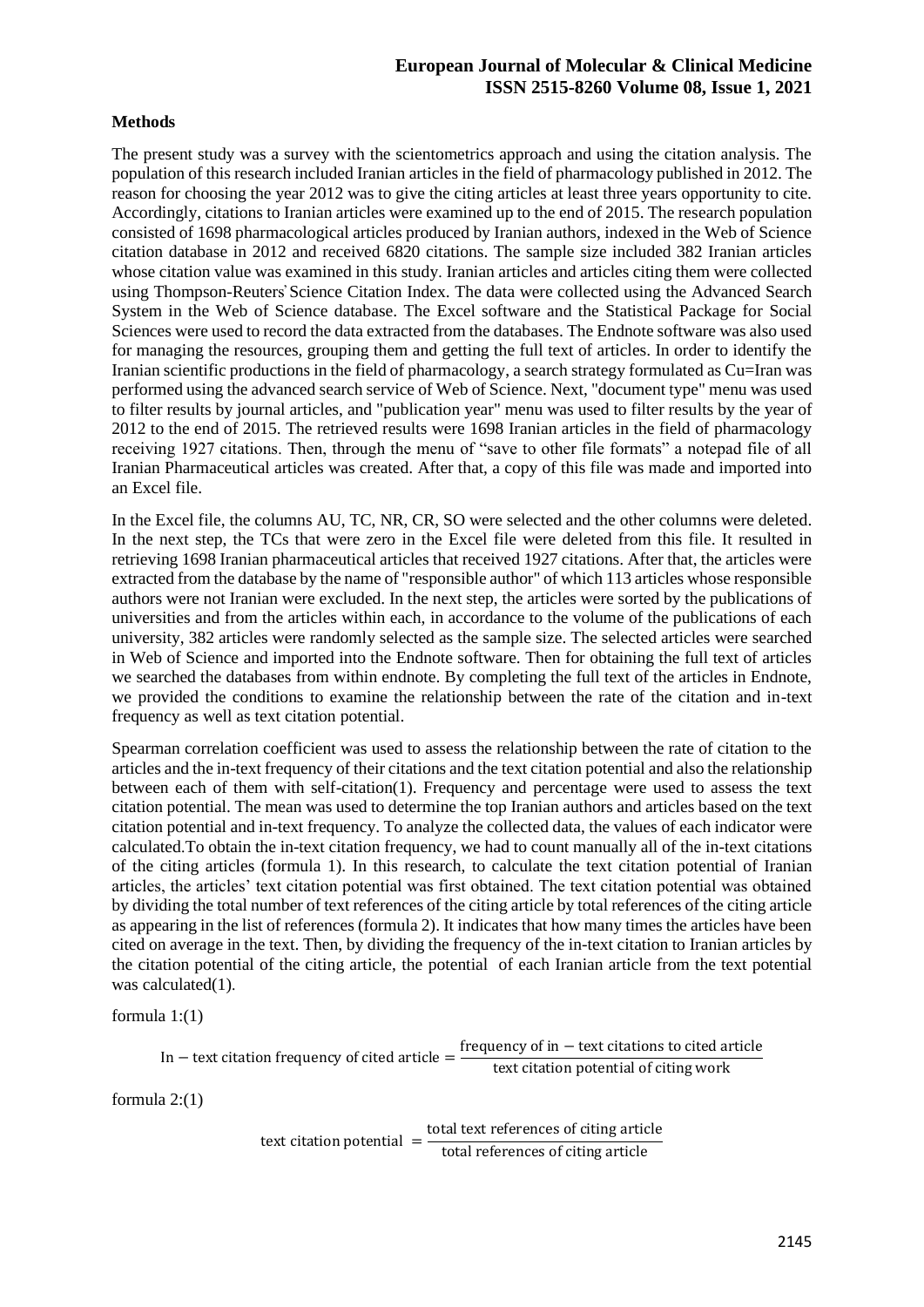After calculating the text citation potential of the citing article to Iranian articles, text citation potential indicator was used to calculate the potential of each Iranian article from the potential of citing article. text citation potential is the ratio of the in-text citation frequency of the cited article to the text citation potential of the citing article.

### **Results**

Investigating the in-text citation frequency of these articles showed that 382 citing articles in the field of pharmacology provided 1883 in-text citations to Iranian articles in this field. The mean text citation for Iranian articles was 1.31. The highest text citation (7.5 times) belonged to Nickbakht et al. The calculation of text citation potential for all Iranian articles revealed that the highest text citation potential was 3.14 and belonged to the article written by Zarrindast et al in the field of behavioral sciences, and the lowest in-text citation potential was zero and belonged to the article written by Ashkavand in the field of plant sciences. The mean citation potential was also 1.09. Spearman correlation test was used to determine the relationship between two variables of citation frequency and the in-text citation frequency to Iranian articles. The results of the Table 1 show that there is a direct and significant relationship between citation frequency and text citation frequency at the level of 0.85. The value of the correlation coefficient indicates a strong relationship between the citation frequency and in-text citation frequency. Accordingly, increase in the frequency of citations increases the in- text citation frequency .

**Table 1:** Results of testing the Spearman correlation between the citation frequency and in-text citation frequency

|                                                                                                                                                                                                                                      | in-text frequency |
|--------------------------------------------------------------------------------------------------------------------------------------------------------------------------------------------------------------------------------------|-------------------|
| <u> Tantan di Kabupatén Bandung Bandung Bandung Bandung Bandung Bandung Bandung Bandung Bandung Bandung Bandung Bandung Bandung Bandung Bandung Bandung Bandung Bandung Bandung Bandung Bandung Bandung Bandung Bandung Bandung </u> | variable          |
| <b>Correlation percent</b>                                                                                                                                                                                                           |                   |
| <b>Significance</b>                                                                                                                                                                                                                  | <b>Citation</b>   |
| <b>Total number</b>                                                                                                                                                                                                                  |                   |

### **Top articles in terms of in-text citation frequency**

Table 2 presents the top ten articles in terms of in-text citation frequency. The first rank belonged to the article written by Nickbakht et al with 7.5 in-text citations. The second rank belonged to the article written by Zarrindast with 4.27 in-text citations. The articles that were ranked 3rd and 4th received 4 and 3 text citations, respectively. Each of the articles that were ranked 5th and 6th received 2.8 in-text citations. Each of the articles that were ranked 7th and 8th received 2.5 in-text citations, and each of the articles that were ranked 9th and 10th received 2.33in- text citations.

**Table 2:** Top ten articles in terms of the in-text citation frequency

| In-text<br><b>Frequency</b> | Author              | <b>Title</b>                                                                                                                                                                                | Rank                        |
|-----------------------------|---------------------|---------------------------------------------------------------------------------------------------------------------------------------------------------------------------------------------|-----------------------------|
| 7.5                         | Nikbakht et<br>al   | Comparison of Two Doses of Recombinant Human<br>Chorionic Gonadotropin (rhCG) During Ovulation<br>Induction in Intrauterine Insemination Cycles: A<br>Prospective Randomized Clinical Trial |                             |
| 4.27                        | Zarrindast et<br>al | Nitric oxide in the nucleus accumbens is involved in<br>retrieval of inhibitory avoidance memory by nicotine                                                                                | $\mathcal{D}_{\mathcal{A}}$ |
| 4                           | Khouri et al        | Acute effects of simvastatin to terminate fast reentrant<br>tachycardia through increasing wavelength of<br>atrioventricular nodal reentrant tachycardia circuit                            |                             |
| 3                           | Google et al        | Simvastatin as an adjuvant therapy to fluoxetine in<br>patients with moderate to severe major depression: A<br>double-blind placebo-controlled trial                                        |                             |
| 2.8                         | Hasanadeh<br>et al  | Cannabinoid CB1 Receptors Mediate the Gastroprotective<br><b>Effect of Neurotensin</b>                                                                                                      |                             |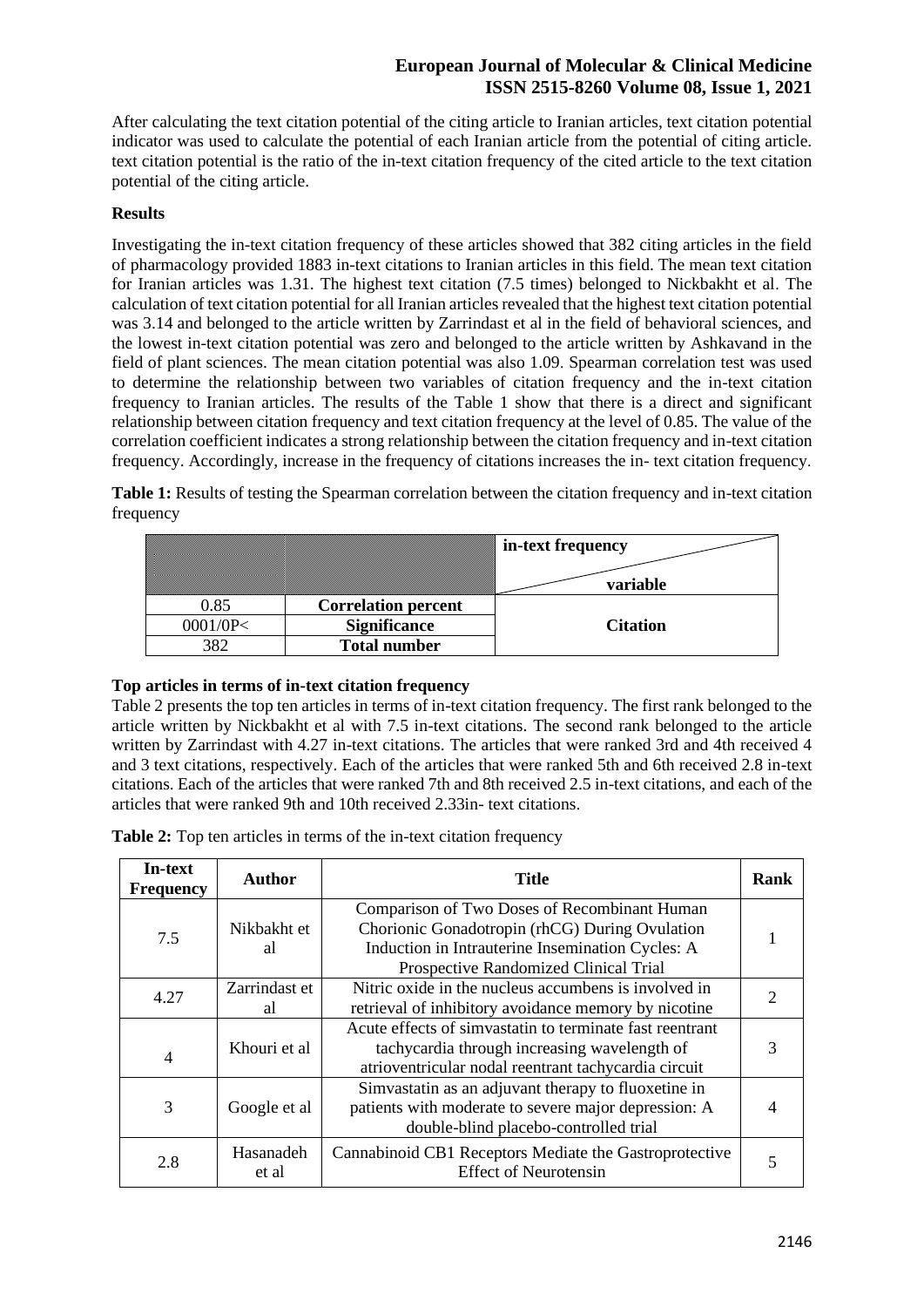| 2.8  | Tamaddonfa<br>rd et al | Effects of administration of histamine and its H-1, H-2,<br>and H-3 receptor antagonists into the primary<br>somatosensory cortex on inflammatory pain in rats |  |
|------|------------------------|----------------------------------------------------------------------------------------------------------------------------------------------------------------|--|
| 2.5  | Mirakabadi<br>et al    | Induction of Apoptosis in Human Leukemia Cell Line<br>((HL60) by Animal's Venom Derived Peptides (ICD-85                                                       |  |
| 2.5  | Dadkha et al           | The Chemopreventive Effect of Nigella Sativa on 1,2-<br>dimethylhydrazine-induced Colon Tumor                                                                  |  |
| 2.33 | Sadegh et al           | Morphine deteriorates spatial memory in sodium salicylate<br>treated rats                                                                                      |  |
| 2.33 | Darakhshan<br>et al    | The Effects of Tamoxifen in Combination with Tranilast<br>on CXCL12-CXCR4 Axis and Invasion in Breast Cancer<br>Cell Lines                                     |  |

Top ten authors in terms of the in-text citation frequency have been presented in Table 3. Two articles authored by Tamaddonfard et al were among the top 10 articles in terms of in-text citation frequency. They could receive 1.98 in-text citation frequency and to be in the forefront of the top ten authors .

| <b>In-text Frequency mean</b> | <b>Author</b>      | <b>Rank</b> |
|-------------------------------|--------------------|-------------|
| 1.98                          | Tamaddonfard et al |             |
| 1.80                          | Yazdi et al        |             |
| 1.66                          | Nabavi et al       |             |
| 1.51                          | Mansoori et al     |             |
| 1.15                          | Bahramikia et al   |             |
| 1.29                          | Soufi et al        |             |
| 1.25                          | Varshosaz et al    |             |
| 1.10                          | Hasanzadeh et al   |             |
| 1.08                          | Rezaei et al       |             |

**Table 3:** Top ten authors in terms of in-text citation frequency

### **Discussion and Conclusion**

The results showed that 382 Iranian articles under review received 1875 citations and 4740 in-text citations. Spearman correlation test was used to evaluate the relationship between these two variables. The results indicated a significant and direct relationship between these two variables. These results are consistent with those of the research conducted by Ding et al in 2013. Using content analysis of the scientific-research articles in the field of informatics during 2000-2011, they found that there was a significant correlation between the citation frequency and the in-text citation frequency to their reviewed articles.

So, they considered the use of the in-text citation frequency indicator-which indicates the number of times a citation is repeated in the text and is somewhat more qualitative than citation - to be necessary for showing the quality of the impact via evaluating citations. Confirming the strong relationship between the citation frequency and in-text citation frequency, the results of this study showed that although the in-text citation frequency is an evaluated indicator indicating the scope of use, it is strongly correlated with the citation quantity. In the other words, the citing authors used mostly those works in their articles that received more citations(1). Accordingly, the citation frequency can predict the quality of the impact of the articles in the field of pharmacology in terms of the in-text citation frequency .

It is also possible to rank the author's articles by applying in-text frequency indicator that reflects the importance of the work to the citing author (5,6,8). For this purpose, articles with more in-text frequency can be ranked higher using this indicator. With this ranking, the cited author realizes that which of his or her articles are more important and influential to other authors. One of the things that distinguishes this indicator from citation index is the unequal value of the citations, so that the value of each citation